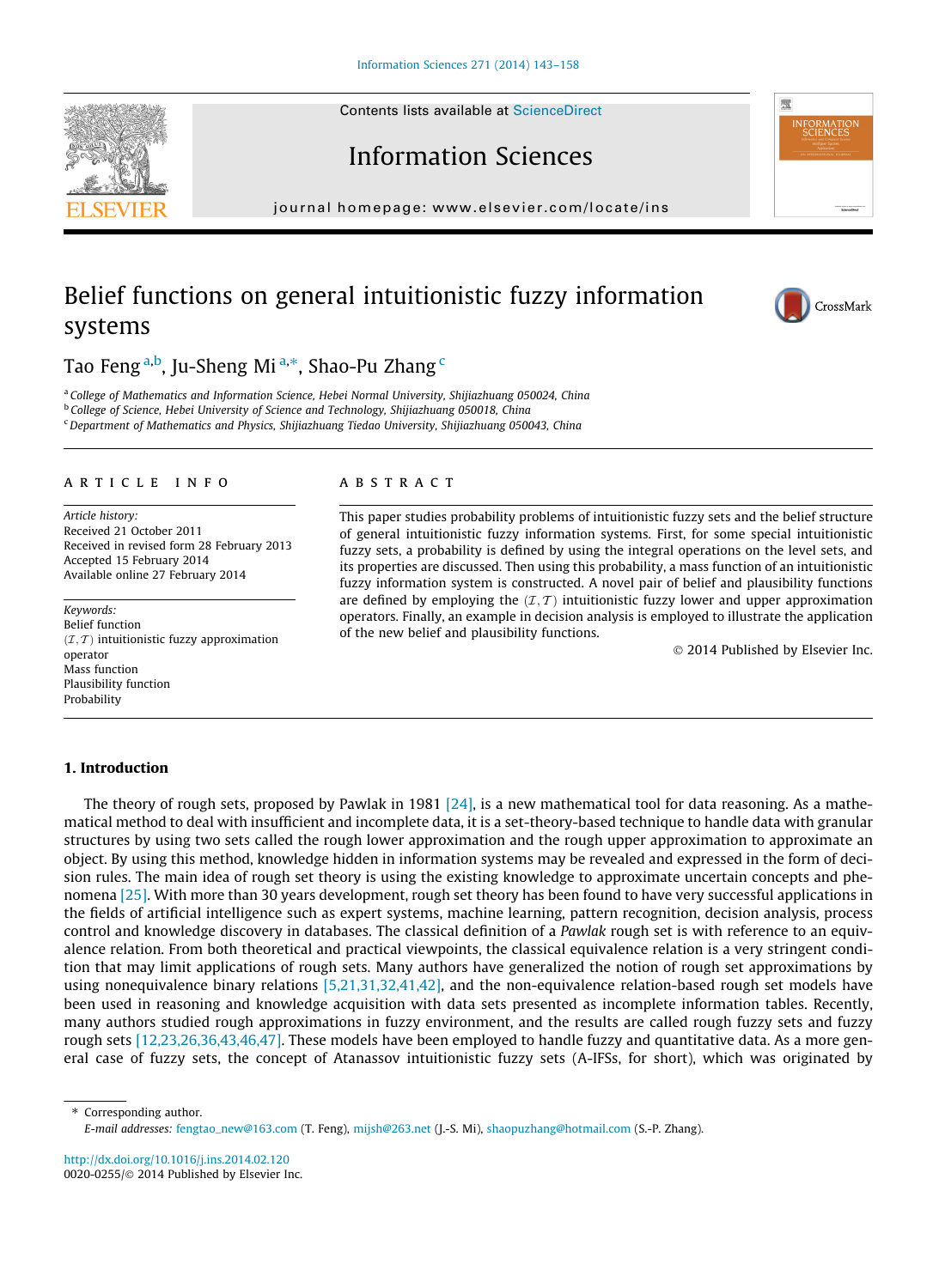Atanassov [\[1\]](#page--1-0), has played a useful role in the research of uncertainty theories. A fuzzy set only gives a membership degree to describe an element belonging to a set, while an Atanassov intuitionistic fuzzy (A-IF, for short) set gives both a membership degree and a nonmembership degree. Thus, an A-IF set is more objective than a fuzzy set to describe the vagueness of data or information. Concepts and operations of fuzzy sets are generalized into A-IF sets [\[2,3,6,8,19,20,22,48\].](#page--1-0) More recently, rough set approximations were introduced into A-IFSs by many authors. They respectively proposed the concept of A-IF rough sets in which the lower and upper approximations are both A-IFSs [\[9,27,29\].](#page--1-0) Then the definition and properties of approximations of A-IFSs are investigated w.r.t. an arbitrary A-IF binary relation in which the universe of discourse may be infinite [\[37,49\]](#page--1-0).

Another important method used to deal with uncertainty in information systems is the Dempster–Shafer theory of evidence (evidence theory, for short). The evidence theory is a method developed to model and manipulate uncertain, imprecise, incomplete, and even vague information. It was originated from Dempster's concept of lower and upper probabilities  $[11]$ , and extended by Shafer  $[30]$  as a theory. The basic representational structure in this theory is a belief structure, which consists of a family of subsets, called focal elements, with associated individual positive weights summing to 1. The fundamental numeric measures derived from the belief structure are a dual pair of belief and plausibility functions. Since its inception, evidential reasoning has emerged as a powerful methodology for pattern recognition, image analysis, diagnosis, knowledge discovery, information fusion, and decision making [\[35,38,44\]](#page--1-0). In [\[14\],](#page--1-0) Dymova and Sevastjanov defined the value of belief function of an A-IFS A with respect to an element x by using the membership degree, and defined the value of plausibility function by 1 minus the non-membership degree.

There are strong connections between rough set theory and the evidence theory. It has been demonstrated that certain belief structures are associated with certain rough approximation spaces such that the different dual pairs of lower and upper approximation operators induced by the rough approximation spaces may be used to interpret the corresponding dual pairs of belief and plausibility functions induced by the belief structures [\[7,28,39–41\]](#page--1-0). In order to promote the application scope of A-IF information systems, we want to discuss decision analysis and information fusion in A-IF information systems by using the evidence theory. However, the existing results of the evidence theory handle mostly crisp or fuzzy information, and it cannot be directly extended to A-IF information systems (since A-IF sets give a membership degree and a nonmembership degree). Therefore, in order to better make the rules and information fusion, we want that both of the values of the belief function and the plausibility function are real numbers (since two IF numbers cannot compare the size, sometimes). As the evidence theory is closely related to probability theory, we need to define a convenient and calculable probability for an A-IFS, which meets the above requirements. Moreover, we can construct belief structure of A-IF systems by the probability of A-IF sets and the lower and upper A-IF approximation operators. In [\[4\]](#page--1-0), Beloslav Riečan defined a descriptive concept of prob-ability on A-IF sets, where the probability of an A-IF set is an interval value. In [\[15,16\]](#page--1-0), Tadeusz Gerstenkorn and Jacek Man´ko gave two new definitions of the A-IF probability: the first probability of an A-IF set is a real number in  $[0,1]$  using the integral operation, and the second probability of an A-IF set is also an A-IF set based on the level sets. In [\[17\]](#page--1-0), Tadeusz Gerstenkorn and Jacek Man´ko defined a probability of A-IF events, which is defined by the membership degree and half of the hesitancy margin of every element, where the probability of an A-IF set is a real number. Since an A-IF set also can be viewed as an A-IF event, we tend to define the probability of an A-IF set be a real number in [0, 1]. In this paper, we propose a new method to compute the probability of an A-IF set using the double integral operation on the level sets, which is a real number in  $[0,1]$ . We then study the evidence theory of A-IF systems using our proposed probability of an A-IF set and the A-IF  $(I, T)$  rough approximation operators.

The paper is organized as follows: Section 2 reviews the definitions and properties of A-IF sets and A-IF  $(\mathcal{I}, \mathcal{T})$  approxi-mation spaces. In Section [3](#page--1-0), a novel probability of an A-IF set by using the  $(\alpha, \beta)$  level set is defined and some basic properties are discussed. Section [4](#page--1-0) studies the belief structure and the belief and plausibility functions based on our proposed probability, an example in decision analysis is presented to illustrate the application of our method. We then conclude the paper with a summary and outlook for further research in Section [5.](#page--1-0)

## 2. Basic concepts

### 2.1. Intuitionistic fuzzy  $(\mathcal{I}, \mathcal{T})$  approximation space

In this subsection, we first recall a special lattice on  $[0,1]\times[0,1]$  (where  $[0,1]$  is the unit interval) and its logical operations originated by Cornelis et al. [\[10\]](#page--1-0). And then we review some basic concepts about the A-IF  $(\mathcal{I}, \mathcal{T})$  approximation operators [\[10,49\].](#page--1-0) These concepts are under the A-IF environment and may be viewed as generalizations of the fuzzy logical connectives on  $([0, 1], \leqslant)$ .

Let U be a nonempty set called the universe of discourse. The class of all subsets (respectively, fuzzy subsets) of U will be denoted by  $\mathcal{P}(U)$  (respectively, by  $\mathcal{F}(U)$ ). For any  $A \in \mathcal{F}(U)$ , the  $\alpha$ -level and strong  $\alpha$ -level of A will be denoted by  $(A)_{\alpha}$  and  $(A)_{\alpha+}$ , respectively, that is,  $(A)_{\alpha} = \{x \in U : A(x) \ge \alpha\}$  and  $(A)_{\alpha+} = \{x \in U : A(x) > \alpha\}$ , where  $\alpha \in [0,1]$ , the unit interval,  $(A)_0 = U$ , and  $(A)_{1+} = \emptyset$ . And  $(A \cup B)(x) = \max\{A(x), B(x)\}$ ,  $(A \cap B)(x) = \min\{A(x), B(x)\}$ ,  $\sim A(x) = 1 - A(x)$ ,  $\forall A, B \in \mathcal{F}(U)$ . For  $\alpha \in [0, 1], \widehat{\alpha}$  is the constant fuzzy set:  $\widehat{\alpha}(x) = \alpha$ , for all  $x \in U$ .

Denote  $L^* = \{(x_1, x_2) \in [0, 1] \times [0, 1] : x_1 + x_2 \le 1\}$ . We define a relation  $\leq_{L^*}$  on  $L^*$  as follows:  $\forall (x_1, x_2), (y_1, y_2) \in L^*$ ,

$$
(x_1, x_2) \leq_{L^*} (y_1, y_2) \iff x_1 \leq y_1 \text{ and } x_2 \geq y_2.
$$